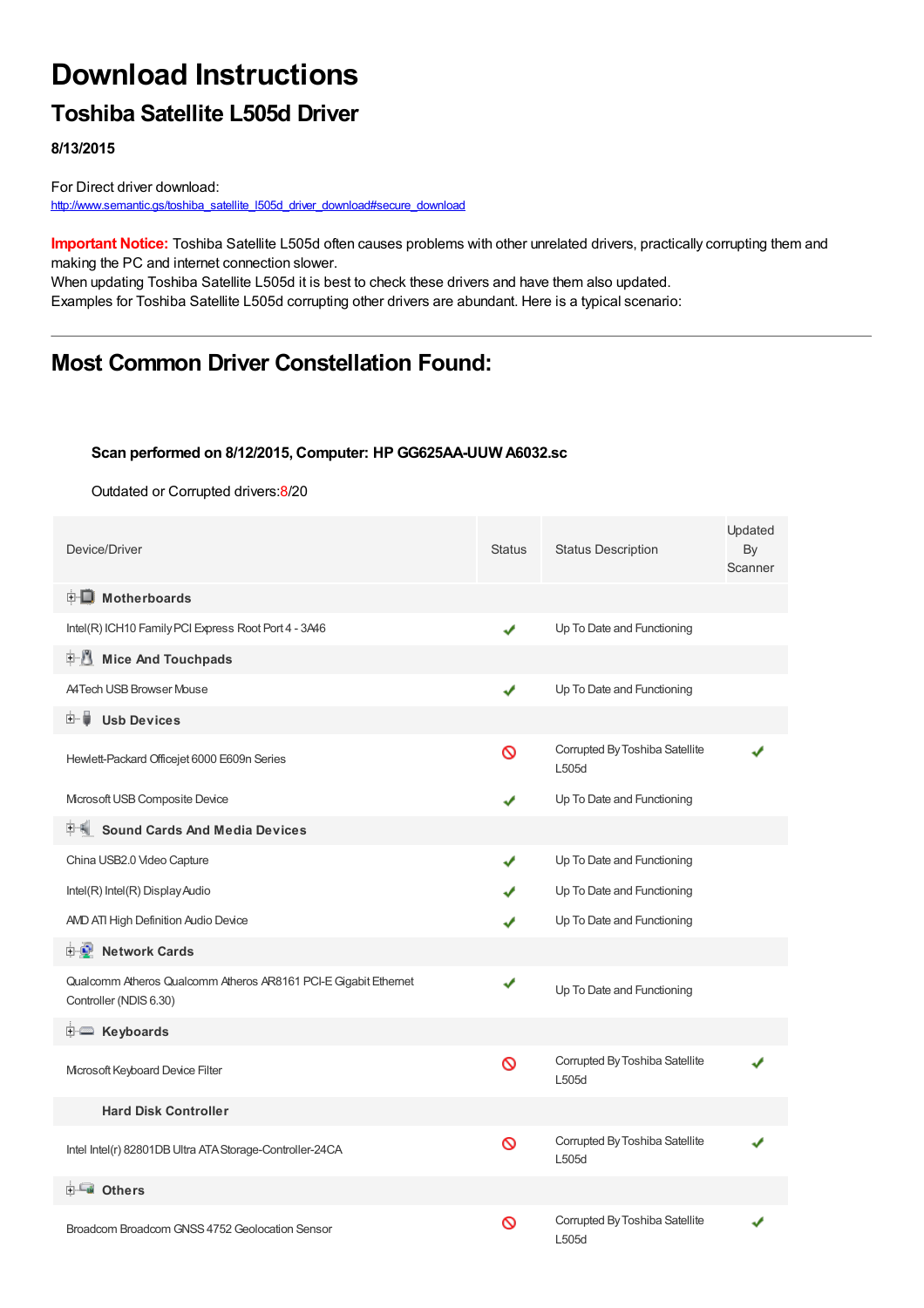| Nokia Nokia USB OBEX                      | ✔            | Up To Date and Functioning              |  |
|-------------------------------------------|--------------|-----------------------------------------|--|
| Broadcom ThinkPad Bluetooth 4.0           | ✔            | Up To Date and Functioning              |  |
| Microsoft Xbox 360 Controller for Windows | ✔            | Up To Date and Functioning              |  |
| <b>D</b> Cameras, Webcams And Scanners    |              |                                         |  |
| Sunplus IT HD Webcam                      | Ø            | Corrupted By Toshiba Satellite<br>L505d |  |
| <b>Digital Video Cards</b>                |              |                                         |  |
| Intel(R) HD Graphics                      | $\checkmark$ | Up To Date and Functioning              |  |
| <b>Devices</b> Input Devices              |              |                                         |  |
| Logitech USB Human Interface Device       | ଷ            | Corrupted By Toshiba Satellite<br>L505d |  |
| <b>E-19 Port Devices</b>                  |              |                                         |  |
| PROLINK PROLINK UI AT Interface (COM7)    | Ø            | Corrupted By Toshiba Satellite<br>L505d |  |
| <b>E</b> Monitors                         |              |                                         |  |
| Sony Digital Flat Panel (1024x768)        |              | Outdated                                |  |
|                                           |              |                                         |  |
| <b>Acer NOKIA</b>                         | ✔            | Up To Date and Functioning              |  |

## **Toshiba Satellite L505d Driver Models:**

| <b>Driver Model</b>                           | <b>Original</b><br><b>Upload Date</b> | Last<br><b>Modification</b> | <b>Driver File</b>                          | File<br><b>Size</b> | <b>Most Compatible</b><br><b>Computer Model</b> | <b>Availabilty To</b><br><b>Scanner</b> |
|-----------------------------------------------|---------------------------------------|-----------------------------|---------------------------------------------|---------------------|-------------------------------------------------|-----------------------------------------|
| <b>Toshiba Satellite L505d</b><br>83204       | 2/1/2015                              | 8/6/2015                    | toshiba_satellite_I505d-<br>83204.exe       |                     | 168kb HP220-1100t,                              | J                                       |
| <b>Toshiba Satellite L505d</b><br>21.1999     | 9/3/2014                              | 8/8/2015                    | toshiba_satellite_I505d-<br>21.1999.exe     |                     | 113kb HPHP Pavilion dv7 Noteblook PC,           | J                                       |
| <b>Toshiba Satellite L505d</b><br>1.12.12.12  | 8/31/2014                             | 8/5/2015                    | toshiba satellite I505d-<br>1.12.12.12.exe  |                     | 156kb Sony VGN-AW25GJ H                         | J                                       |
| <b>Toshiba Satellite L505d</b><br>1.11.1721.1 | 11/19/2014                            | 8/3/2015                    | toshiba satellite I505d-<br>1.11.1721.1.exe | 93kb                | HP Pavilion dv2000,                             | J                                       |
| <b>Toshiba Satellite L505d</b><br>40867       | 9/23/2014                             | 8/4/2015                    | toshiba satellite I505d-<br>40867.exe       |                     | 123kb HPRC520AA-ABUm7590.uk,                    |                                         |
| <b>Toshiba Satellite L505d</b><br>2.12246     | 10/5/2014                             | 8/2/2015                    | toshiba satellite I505d-<br>2.12246.exe     |                     | 175kb HP CQ3375L,                               | J                                       |
| <b>Toshiba Satellite L505d</b><br>32836       | 7/23/2014                             | 8/8/2015                    | ifzrigsr-32836.exe                          |                     | 142kb Sony VGN-SZ2HP B.                         | ✔                                       |
| <b>Toshiba Satellite L505d</b><br>60449       | 9/2/2014                              | 8/10/2015                   | toshiba_satellite_I505d-<br>60449.exe       | 84kb                | IBM Systemx3200 M3 - [7328K3G,                  | J                                       |
| <b>Toshiba Satellite L505d</b><br>X8241.14    | 8/13/2014                             | 8/2/2015                    | toshiba satellite I505d-<br>x8241.14.exe    | 85kb                | Sony VGN-CS36MJ J,                              |                                         |
| <b>Toshiba Satellite L505d</b><br>63642       | 10/21/2014                            | 8/3/2015                    | t-63642.exe                                 |                     | 152kb ECS P55H-A SLI,                           | J                                       |
| <b>Toshiba Satellite L505d</b><br>1.13923     | 11/30/2014                            | 8/6/2015                    | toshiba_satellite_I505d-<br>1.13923.exe     |                     | 165kb HPAZ205AAR-ABA p6300z,                    | ✔                                       |
| <b>Toshiba Satellite L505d</b><br>62999       | 12/25/2014                            | 8/3/2015                    | bzcfkply-62999.exe                          | 43kb                | <b>IBM80847OG,</b>                              | J                                       |
| <b>Toshiba Satellite L505d</b><br>K2.13633    | 8/7/2014                              | 8/5/2015                    | toshiba_satellite_I505d-<br>k2.13633.exe    |                     | 154kb HPER183AA-ABZ m7395.it,                   | ✔                                       |
| <b>Toshiba Satellite L505d</b><br>62478       | 9/12/2014                             | 8/7/2015                    | toshiba_satellite_I505d-<br>62478.exe       | 82kb                | LG P510-U.OP29E                                 |                                         |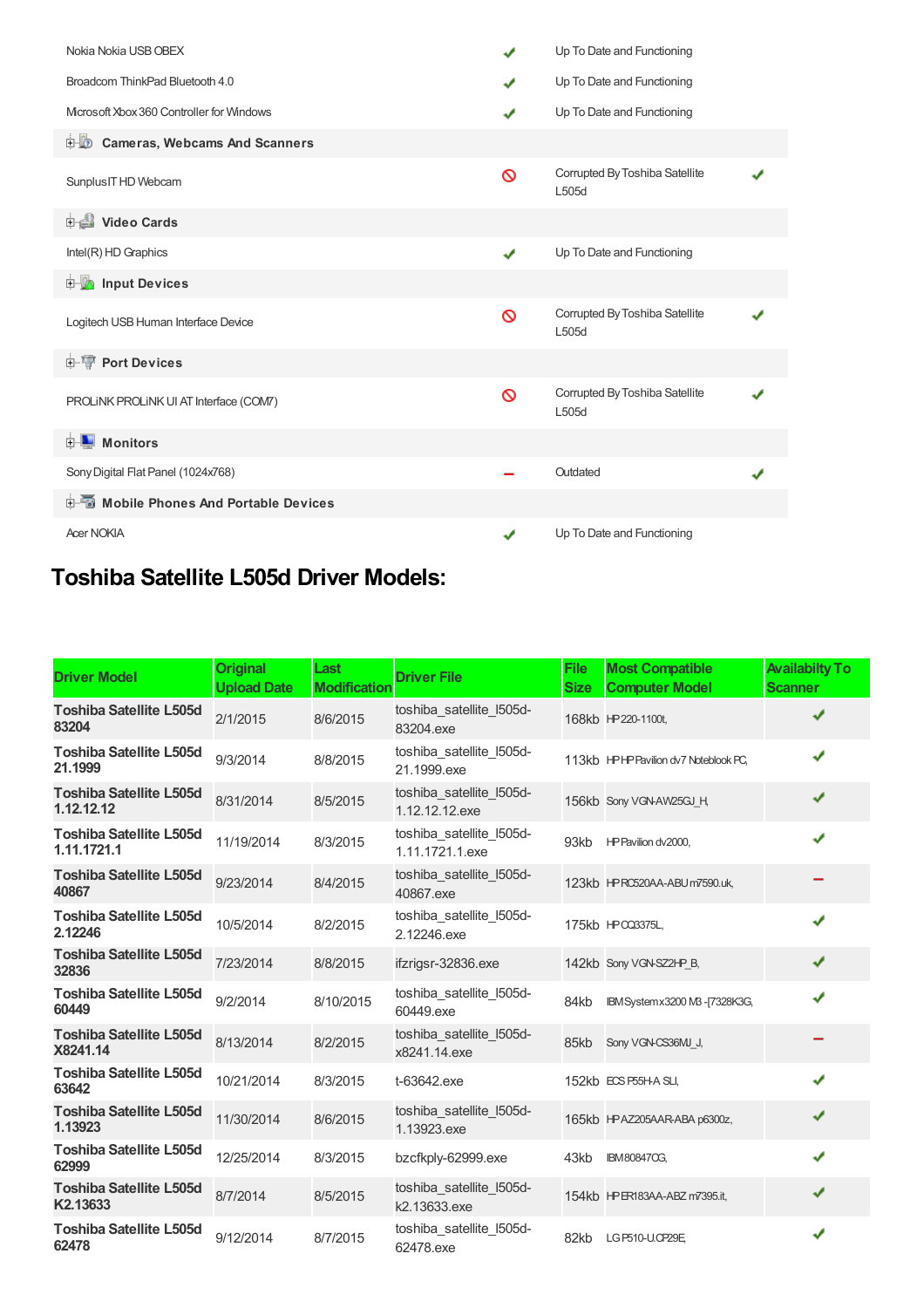| <b>Toshiba Satellite L505d</b><br>1.132.141.1 | 10/18/2014 | 8/4/2015 | psg-1.132.141.1.exe                         |       | 113kb Apple Macmini1,1,              | ✔ |  |
|-----------------------------------------------|------------|----------|---------------------------------------------|-------|--------------------------------------|---|--|
| <b>Toshiba Satellite L505d</b><br>2.131.100   | 1/4/2015   | 8/6/2015 | toshiba_satellite_I505d-<br>2.131.100.exe   |       | 146kb Sony VPCW12Z1T,                | ✔ |  |
| <b>Toshiba Satellite L505d</b><br>1.13968     | 2/3/2015   | 8/6/2015 | toshiba_satellite_I505d-<br>1.13968.exe     | 95kb  | HPHP Pavilion dv8000,                | ✔ |  |
| Toshiba Satellite L505d<br>8362.12            | 12/1/2014  | 8/3/2015 | toshiba_satellite_I505d-<br>8362.12.exe     | 42kb  | HPD7219A-ABA 555Y,                   | ✔ |  |
| <b>Toshiba Satellite L505d</b><br>42834       | 10/23/2014 | 8/8/2015 | toshiba satellite I505d-<br>42834.exe       |       | 215kb CompUSA PC Work Series,        | ✔ |  |
| <b>Toshiba Satellite L505d</b><br>60000       | 9/21/2014  | 8/1/2015 | toshiba satellite I505d-<br>60000.exe       | 94kb  | IBM2388DXU,                          | ✔ |  |
| <b>Toshiba Satellite L505d</b><br>C61.1671.1  | 11/18/2014 | 8/6/2015 | toshiba_satellite_I505d-<br>c61.1671.1.exe  |       | 126kb HPDT180A-ABFt490.f,            | ✔ |  |
| Toshiba Satellite L505d<br>7392.14            | 8/25/2014  | 8/5/2015 | toshiba_satellite_I505d-<br>7392.14.exe     | 93kb  | Toshiba SATELLITE C855-1X3,          | ✔ |  |
| <b>Toshiba Satellite L505d</b><br>4402.12     | 12/31/2014 | 8/4/2015 | toshiba satellite I505d-<br>4402.12.exe     | 205kb | Toshiba Dynabook Qosmo<br>D711/T3EB, | ✔ |  |
| <b>Toshiba Satellite L505d</b><br>G43203      | 12/17/2014 | 8/3/2015 | toshiba satellite I505d-<br>g43203.exe      | 84kb  | BenQ Joybook S72,                    |   |  |
| <b>Toshiba Satellite L505d</b><br>61.1422     | 12/29/2014 | 8/4/2015 | toshiba satellite I505d-<br>61.1422.exe     |       | 113kb Sony VGN-FW140AE               | ✔ |  |
| Toshiba Satellite L505d<br>43093              | 8/27/2014  | 8/5/2015 | toshiba satellite I505d-<br>43093.exe       |       | 167kb Powerspec B651,                | ✔ |  |
| <b>Toshiba Satellite L505d</b><br>7271.17     | 1/3/2015   | 8/7/2015 | toshiba_satellite_I505d-<br>7271.17.exe     | 37kb  | Fujitsu FMVCE70L9,                   | ✔ |  |
| <b>Toshiba Satellite L505d</b><br>1.1297      | 9/27/2014  | 8/5/2015 | we-1.1297.exe                               |       | 114kb HPRJ116AA-UUW m7675.sc,        | ✔ |  |
| <b>Toshiba Satellite L505d</b><br>X63420      | 9/12/2014  | 8/6/2015 | toshiba_satellite_I505d-<br>x63420.exe      | 77kb  | NEC NEC VERSA ONE                    | ✔ |  |
| <b>Toshiba Satellite L505d</b><br>2.12603     | 11/6/2014  | 8/1/2015 | toshiba_satellite_l505d-<br>2.12603.exe     | 76kb  | Fujitsu LIFEBOOK E8310,              | ✔ |  |
| <b>Toshiba Satellite L505d</b><br>72349       | 2/2/2015   | 8/2/2015 | toshiba_satellite_I505d-<br>72349.exe       | 64kb  | Packard Bell IMEDIA 6460,            | ✔ |  |
| <b>Toshiba Satellite L505d</b><br>2.121.11.14 | 11/1/2014  | 8/1/2015 | toshiba_satellite_I505d-<br>2.121.11.14.exe |       | 137kb Dell Vostro 200,               | ✔ |  |
| <b>Toshiba Satellite L505d</b><br>2402.11.1   | 9/1/2014   | 8/7/2015 | toshiba_satellite_I505d-<br>2402.11.1.exe   | 44kb  | Lenovo ThinkPad T530i,               | ✔ |  |
| Toshiba Satellite L505d<br>41.1630            | 12/24/2014 | 8/5/2015 | toshiba_satellite_I505d-<br>41.1630.exe     |       | 219kb IBM6830TBG,                    | ✔ |  |

### **Typical Driver constellation for scanned computers:**

#### **Data derived from 1026 scans made on these 386 computers from 1/27/2015 to 7/31/2015:**

Compaq P8657J-ABASR1000ZNA441, IBM2724JU1, Panasonic CF-H2ASAHEDE, IBM847691U, IBM48007X3, NEC PC-MY28FEZR6, HP HP 500 Notebook PC, Sony VGN-FW43G\_B,NECPC-VK25MXZCC, SonyVGN-CS2, SonyVGC-RC70S, Lenovo 6071W8L,HPEC581AA-B1Ud4176.se,HPHPCompaq nx9420, PanasonicCF-S9LWEJPS, PhoenixM671MX+968, Lenovo SS09254503, Acer Veriton 5800FX, HPRR518AA-ABH S7730, HP FK935AA-ABG IQ515a, HP HP ENVY13 Notebook PC, HP C9700,HPKN458AA-ABTa6450.is, Acer Aspire 5672, PanasonicCF-52VADBYFG,Compaq BK129AA-AB4 CQ3230L,HPGB323AA-B1Ud4840.se,HPRJ788AA-ABA a1613w, SonyVGN-AW150Y, AXIOOPICODJVModel,HPHPCompaq nc2400,Haier T68 Series, Supermicro C2SBC-Q, LGLE50-5B142T,HPFK789AA-A2L m9450f, Mecer X107, SonyVGC-LB92S, SAMSUN700Z,HPGJ474AA-ABAs3100,Dell Studio 1457, Acer Aspire L3600, SonyVGN-SZ57SN\_C, ViglenGENIED850EMV2, Sony VGN-NS255J, PanasonicCF-52JE203NW, Packard Bell EASYNOTE\_MX52-B-551NC,NECPC-VY20FAGEW, Toshiba Satellite C55-A5387,Dell Vostro 3555,Compaq Presario 734RSH US470038-608, Lenovo 10245BG, Toshiba Satellite C850-B843, HP RR518AA-ABH S7730, Fujitsu FMVCE80T7, NECPC-VL150GS, Compaq PX697AA-ABZSR1419ITIT520, LGR560-U.ABLGL, IBM48007X3, HP Compaq nx9030, CASPER CASPER NEO, Toshiba Dynabook CX/47G, Fujitsu FMVS565ABC, Lenovo ThinkPad SL410,HPGL327AA-ABFa6115.f, IBM23739HG, Fujitsu FPC06010AK, IBMSystem x3650 M4 -[7915F2M,GatewayM-6888u, Acer Aspire 1820PTZ, Toshiba Dynabook EX1/524CDE, Cybernet Manufacturing CyberMed N19, NEC PC-MK33LLZZUFJF, Panasonic CF-H2ASAHEDE, Toshiba Dynabook EX/56LWH, Sony VGN-SZ7AWN\_C, Sony PCG-Z1XSP, HP PS206AA-B14 t880.be, Lenovo ThinkCentre M92, Lenovo ThinkCentre A58e, NEC PC-GL16MG1R9, Dell Inspiron 580, MCJ MCJ, Acer Aspire 5670,Compusys PLCTowe,HPPP121AA-ABFm1155.f,HPPU002AV-ABAA810Y, IBMIBMSystem x3400 M3 Server -[7379KFG, Lenovo ThinkPad Z61m, Fujitsu FMVWMS277, LGS1-MDGLG,DIEBOLDSierra,NotebookRIM2050, LGR410-L.A2BME8,HPRY873AAR-ABAa6028x,Compaq KY718AA-UUB CQ3058HK, HP3082, SonySVE1413WPNB, Fujitsu FMV5NUBJH3, Toshiba Satellite C850-B820, HP PS303AA-ABHt870.nl, HP HP Elite 7000 Mcrotowe, HP Compaq nx9040, Lenovo 3626A22, Fujitsu AMILOLi 2732, Packard Bell PBIPGX, SonySVT131190S,GatewayM-7332H, PanasonicCF-53JAWZYDE, IBM6221MFG,Nvidia MCP7A-ION, HP ProLiant WS460c Gen8 WS Blade, Fujitsu FMLRB50P, Lenovo ThinkCentre M55, LG RD560-C.ADB1F4, TYAN S2895, HP610-1110es, NEC Express5800/56Xd [N8000-566C, Panasonic FZ-G1AAHJB1M,HP23-c010, ASUSRampage IIQuad Core, SonyVGN-FW455J,HPRC520AA-ABU m7590.uk, Packard Bell IMEDIAMC 8236, Lenovo ThinkCentre M58p, Lenovo Lenovo IdeaPad Y485, DIXONSXP GX9000, Advent PQG9002, Lenovo 7358W12, Hercules EC-900, Sony VGN-CS62JB\_R, Toshiba SATELLITE L850-A903, IBM184469U, Advent DT1404, NEC PC-LL750RG1B, HP S5680es, FIC ATM-Q45G, MAXDATA Fusion 1000 I, IBM PHILIPS, IBMThinkPad T41, Panasonic CF-28PTJGZDM, HP KE485AA-UUZ m9145.ch, Sony PCV-HS72B, NEC Express5800/56Xd [N8000-566C, Lenovo H520, Toshiba Dynabook T351/34CR,NECPC-LL770BD, SonyVGN-NS328J,HCL Infosystems LUMINA2-LD,HPFL379AA-UUZm9480ch, Biostar Hi-Fi B85S3,HPHPCompaq 6730b, SonyVPCW217AG, LGR510-K.A275K, IBM8307SGY,HPPavilion dv8000,HPVG244AA-ABUp6235uk,GatewayMC7813G,Gigabyte P35-S3, Fujitsu